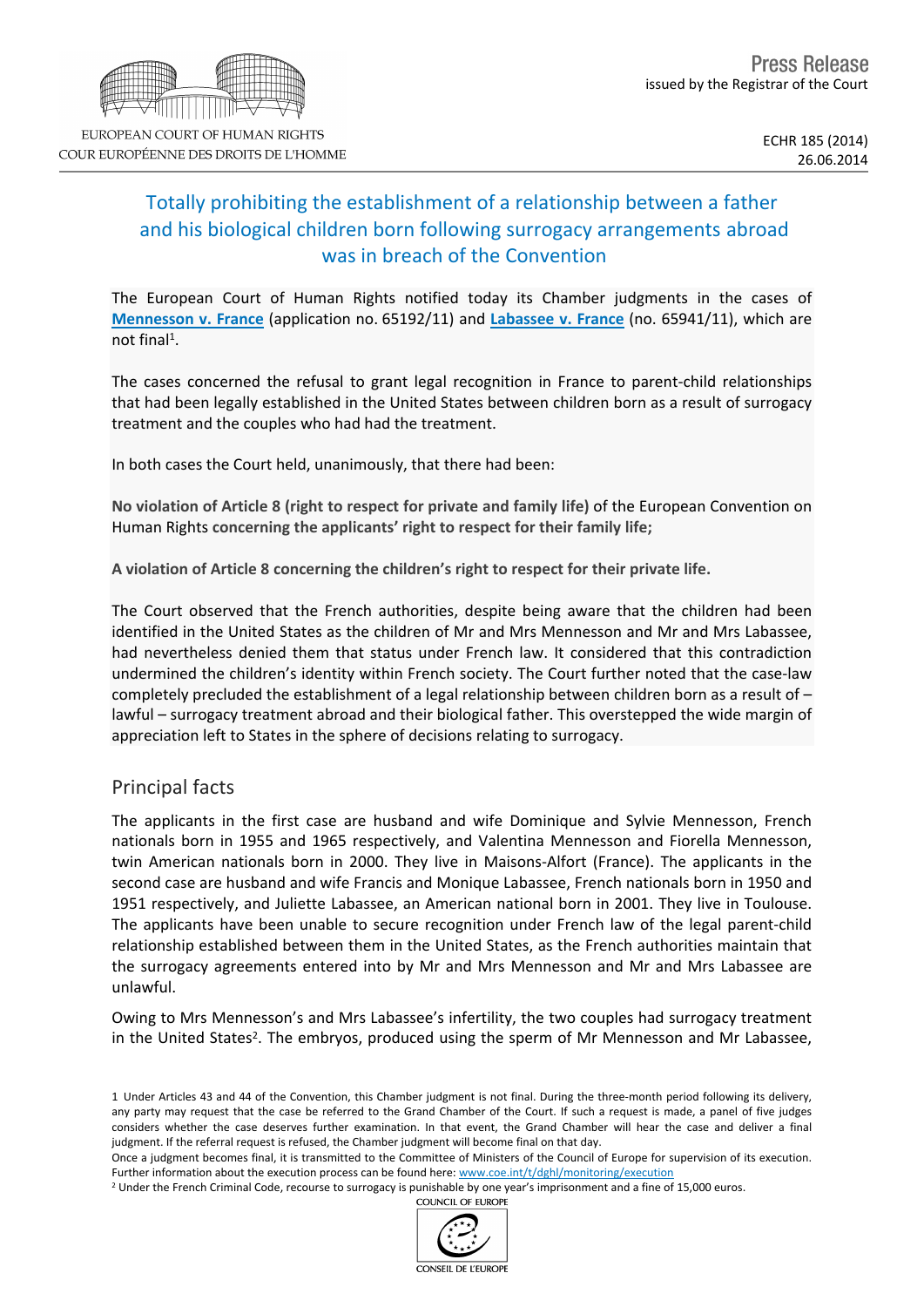were implanted in each case in another woman's uterus. As a result, the Mennesson twins and Juliette Labassee were born. Judgments given in California in the first case and in Minnesota in the second case ruled that Mr and Mrs Mennesson were the twins' parents and that Mr and Mrs Labassee were Juliette's parents. The French authorities, suspecting that the cases involved surrogacy arrangements, refused to enter the birth certificates in the French register of births, marriages and deaths. In the Mennesson case, the birth certificates were nevertheless entered in the register on the instructions of the public prosecutor, who subsequently brought proceedings against the couple with a view to having the entries annulled. In the Labassee case, the couple did not challenge the refusal to register the birth, but sought to have the legal relationship recognised on the basis of *de facto* enjoyment of status ("*possession d'état*"). They obtained an "*acte de notoriété*", a document issued by a judge attesting to the status of son or daughter, that is, the existence of a *de facto* parent-child relationship, but the public prosecutor refused to enter this in the register. The couple then took the matter to court.

The applicants' claims were dismissed at final instance by the Court of Cassation on 6 April 2011 on the grounds that recording such entries in the register would give effect to a surrogacy agreement that was null and void on public-policy grounds under the French Civil Code<sup>3</sup>. The court found that there had been no infringement of the right to respect for private and family life since the annulment of the entries had not deprived the children of the maternal and paternal legal relationship recognised by the laws of California and Minnesota and had not prevented them from living in France with Mr and Mrs Mennesson and Mr and Mrs Labassee.

## Complaints, procedure and composition of the Court

Relying on Article 8 (right to respect for private and family life) of the Convention, the applicants complained of the fact that, to the detriment of the children's best interests, they were unable to obtain recognition in France of parent-child relationships that had been legally established abroad. The applicants in the Mennesson case further alleged, in particular, a violation of Article 14 (prohibition of discrimination) taken in conjunction with Article 8, arguing that their inability to obtain recognition placed the children in a discriminatory legal situation compared with other children when it came to exercising their right to respect for their family life.

The applications were lodged with the European Court of Human Rights on 6 October 2011.

Judgment was given by a Chamber of seven judges, composed as follows:

Mark **Villiger** (Liechtenstein), *President*, Angelika **Nußberger** (Germany), Boštjan M. **Zupančič** (Slovenia), Ganna **Yudkivska** (Ukraine), Vincent A. **de Gaetano** (Malta), André **Potocki** (France), Aleš **Pejchal** (the Czech Republic),

and also Claudia **Westerdiek**, *Section Registrar.*

<sup>&</sup>lt;sup>3</sup> Article 16-9 of the Civil Code specifies that the provisions of Article 16-7 of the Code ("All agreements relating to reproduction or pregnancy for a third party shall be null and void") are a matter of public policy.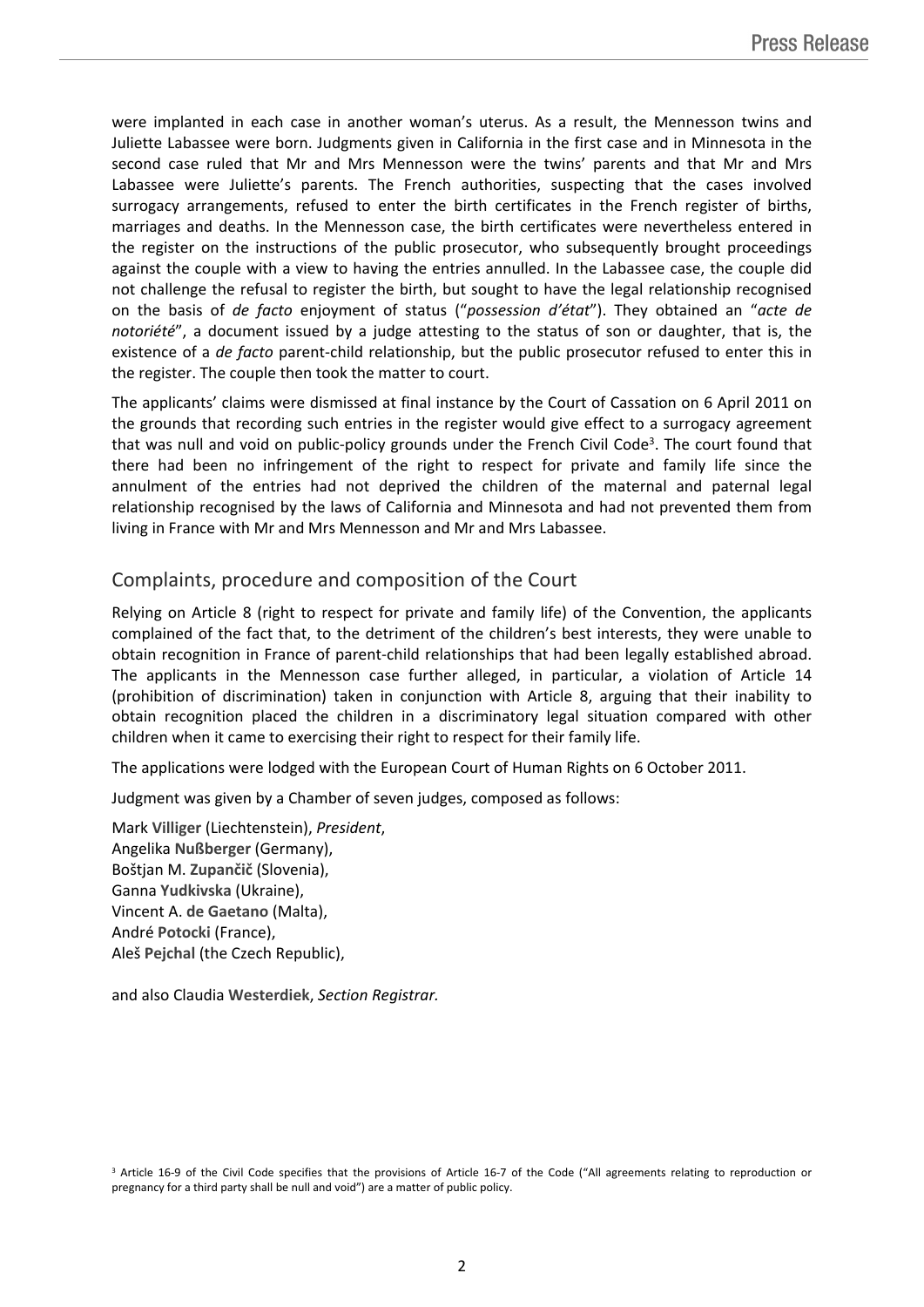## Decision of the Court

#### **Mennesson v. France**

### Article 8 (right to respect for private and family life)

The Court found that Article 8 was applicable in both its "family life" aspect and its "private life" aspect. Firstly, there was no doubt that Mr and Mrs Mennesson had cared for the twins as parents since the children's birth and that the four of them lived together in a way that was indistinguishable from "family life" in the accepted sense of the term. Secondly, the right to identity was an integral part of the concept of private life and there was a direct link between the private life of children born following surrogacy treatment and the legal determination of their parentage.

The Court noted that the interference with the applicants' right to respect for their private and family life resulting from the French authorities' refusal to recognise the legal parent-child relationship had been "in accordance with the law" within the meaning of Article 8.

The Court accepted that the interference in question had pursued two of the legitimate aims listed in Article 8, namely the "protection of health" and the "protection of the rights and freedoms of others". It observed that the refusal of the French authorities to recognise the legal relationship between children born as a result of surrogacy treatment abroad and the couples who had the treatment stemmed from a wish to discourage French nationals from having recourse outside France to a reproductive technique that was prohibited in that country with the aim, as the authorities saw it, of protecting the children and the surrogate mother.

The Court went on to examine whether the interference had been "necessary in a democratic society". It stressed that a wide margin of appreciation had to be left to States in making decisions relating to surrogacy, in view of the difficult ethical issues involved and the lack of consensus on these matters<sup>4</sup> in Europe. Nevertheless, that margin of appreciation was narrow when it came to parentage, which involved a key aspect of individuals' identity. The Court also had to ascertain whether a fair balance had been struck between the interests of the State and those of the individuals directly concerned, with particular reference to the fundamental principle according to which, whenever children were involved, their best interests must prevail.

With regard to the applicants' family life, the Court observed that it was inevitably affected by the lack of recognition under French law of the parent-child relationship between Mr and Mrs Mennesson and the twins. However, it noted that the applicants had not claimed that the obstacles they faced had been insurmountable, nor had they demonstrated that they had been prevented from the enjoyment in France of their right to respect for their family life. It noted that the four of them had been able to settle in France shortly after the birth of the children, that they lived there together in circumstances which, by and large, were comparable to those of other families, and that there was nothing to suggest that they were at risk of being separated by the authorities because of their situation under French law. Furthermore, the French courts had examined their specific situation before concluding that the practical difficulties faced by the applicants did not exceed the limits imposed by respect for family life. Consequently, a fair balance had been struck between the applicants' interests and those of the State, in so far as their right to respect for their family life was concerned.

However, with regard to the twins' right to respect for their private life, the Court noted that they were in a state of legal uncertainty: the French authorities, although aware that the twins had been identified in another country as the children of Mr and Mrs Mennesson, had nevertheless denied them that status under French law. The Court considered that this contradiction undermined the children's identity within French society. Moreover, although their biological father was French, they

<sup>4</sup> See paragraphs 40 to 42 and 78 of the judgment.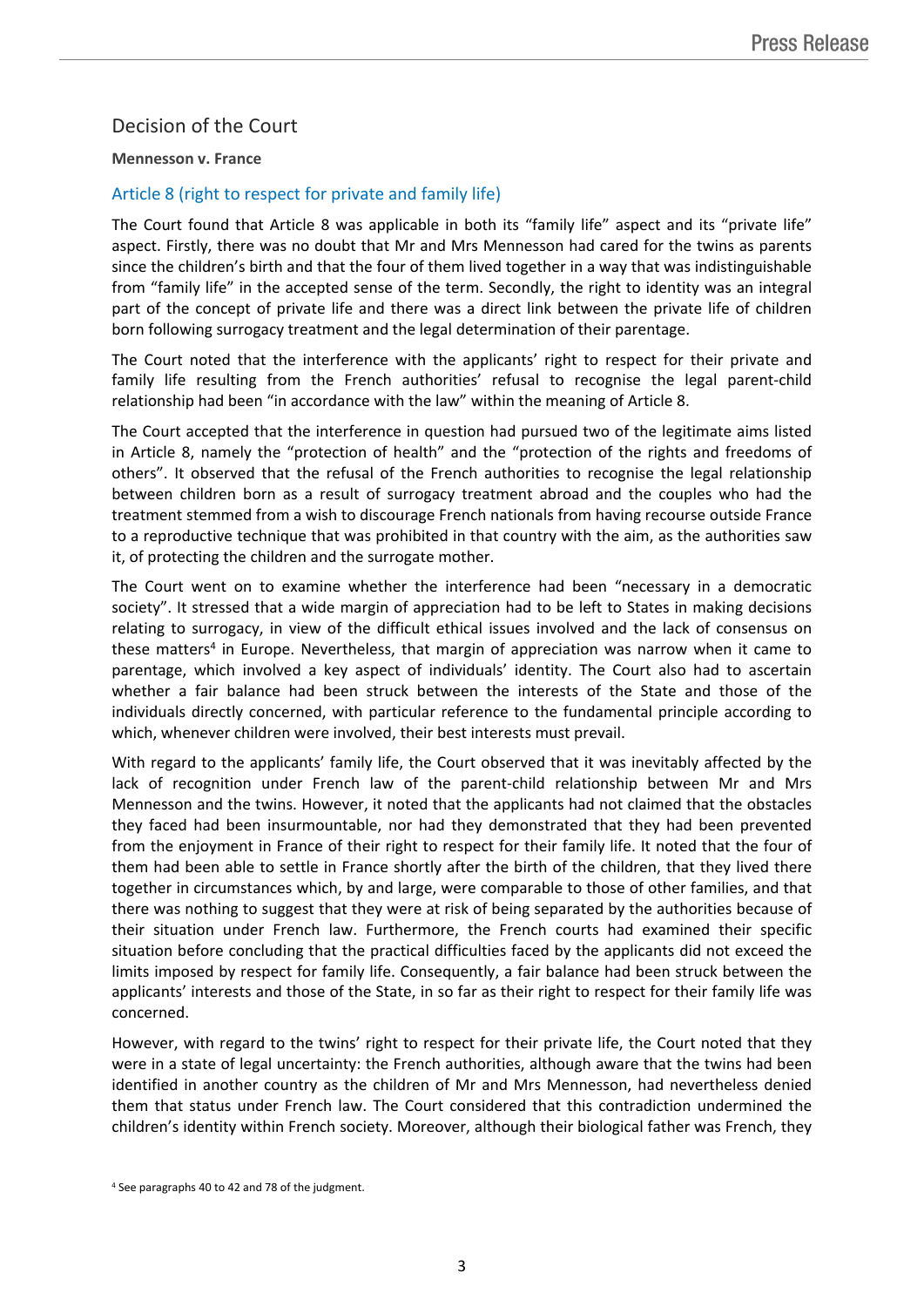faced worrying uncertainty as to the possibility of obtaining French nationality, a situation that was liable to have negative repercussions on the definition of their own identity. The Court further observed that they could only inherit from Mr and Mrs Mennesson as legatees, which meant that their inheritance rights would be less favourable; the Court regarded this as depriving them of a further component of their identity in relation to their parentage. The effects of the refusal to recognise a parent-child relationship in French law between children born following surrogacy treatment abroad and the couples who had the treatment were not confined to the couples, but also extended to the children. Their right to respect for their private life, which implied that everyone should be able to establish the essence of his or her identity, including his or her parentage, was significantly affected. There was therefore a serious issue as to the compatibility of the situation with the children's best interests, which must guide any decision concerning them.

In the Court's view, this analysis took on a special dimension when, as in the present case, one of the parents was also the child's biological father. Given the importance of biological parentage as a component of each individual's identity, it could not be said to be in the best interests of the child to deprive him or her of a legal tie of this nature when the biological reality of that tie was established and the child and the parent concerned sought its full recognition. Not only had the tie between the twins and their biological father not been acknowledged when the request was made for the birth certificates to be entered in the register; in addition, the recognition of that tie by means of a declaration of paternity or adoption, or on the basis of *de facto* enjoyment of status, would fall foul of the prohibition established by the case-law of the Court of Cassation in that regard. In thus preventing the recognition and establishment of the children's legal relationship with their biological father, the French State had overstepped the permissible margin of appreciation. The Court held that the children's right to respect for their private life had been infringed, in breach of Article 8.

#### Article 14 (prohibition of discrimination)

In view of its finding of a violation of Article 8 concerning Valentina and Fiorella Mennesson, the Court did not consider it necessary to examine the applicants' complaint under Article 14.

#### Just satisfaction (Article 41)

The Court held that France was to pay 5,000 euros (EUR) to each of the children in respect of nonpecuniary damage and EUR 15,000 to the applicants in respect of costs and expenses.

#### **Labassee v. France**

The Court adopted the same approach as in the Mennesson case, finding that there had been no violation of Article 8 concerning the applicants' right to respect for their family life, and a violation of Article 8 concerning the right of Juliette Labassee to respect for her private life. The Court held that France was to pay EUR 5,000 to the latter in respect of non-pecuniary damage and EUR 4,000 to the applicants in respect of costs and expenses.

#### *The judgments are available only in French.*

This press release is a document produced by the Registry. It does not bind the Court. Decisions, judgments and further information about the Court can be found on [www.echr.coe.int](http://www.echr.coe.int/). To receive the Court's press releases, please subscribe here: [www.echr.coe.int/RSS/en](http://www.echr.coe.int/RSS/en) or follow us on Twitter [@ECHRpress.](https://twitter.com/ECHR_Press)

#### **Press contacts**

[echrpress@echr.coe.int](mailto:Echrpress@echr.coe.int) | tel: +33 3 90 21 42 08

**Céline Menu-Lange (tel: + 33 3 3 90 21 58 77)** Tracey Turner-Tretz (tel: + 33 3 88 41 35 30) Nina Salomon (tel: + 33 3 90 21 49 79)